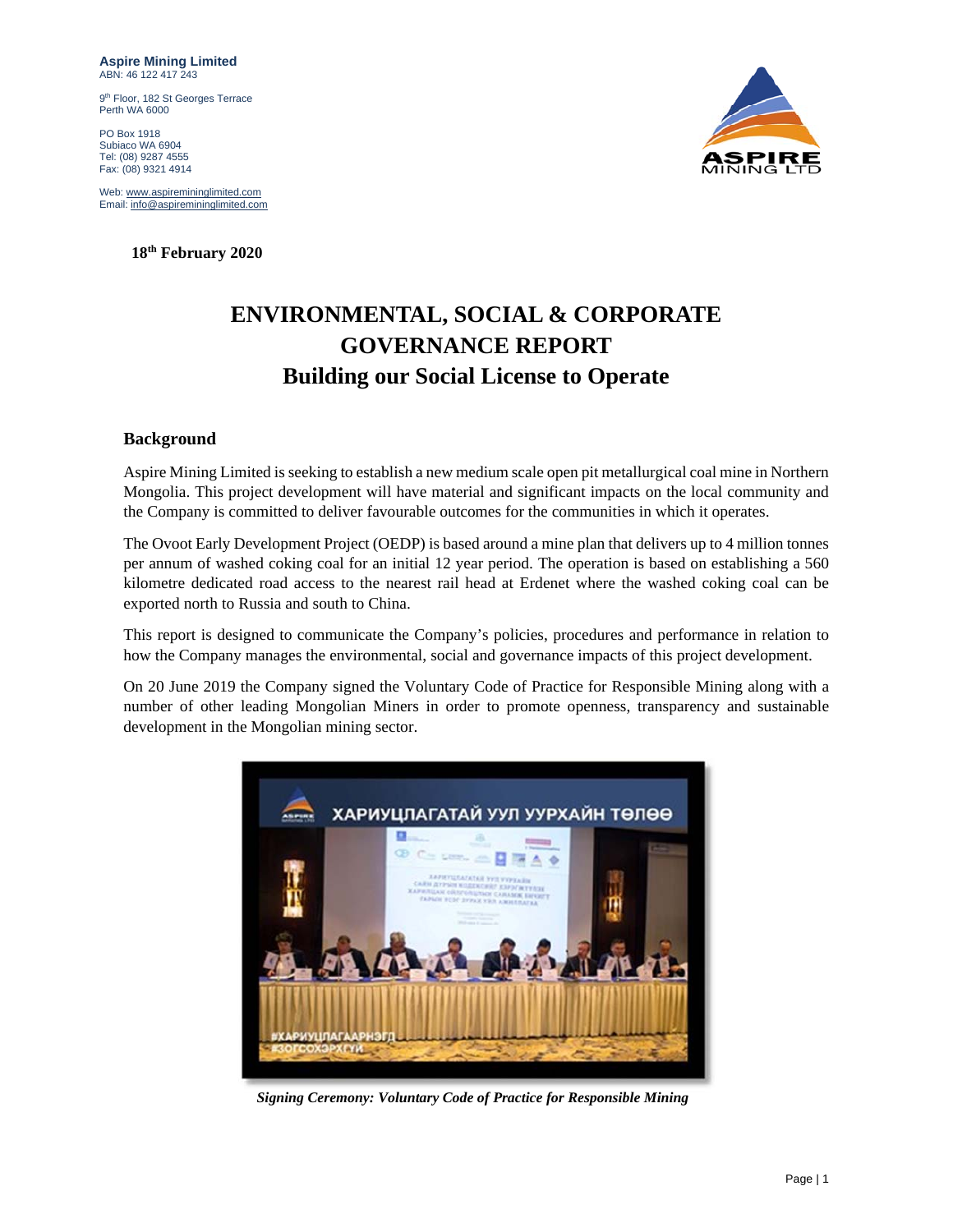Further the Company supports the Ten Principles of the United Nations Global Compact on human rights, labour, environment and anti-corruption. We are committed to making the UN Global Compact and its principles part of the strategy, culture and day to day operations of our company advancing the UN's Sustainable Development Goals.

## **A Commitment to the Environment**

Aspire is committed to developing its metallurgical coal assets in accordance with the International Finance Corporation's ("IFC") "Equator Principles" (Refer Appendix 1).

The environmental base line studies, operational management plans and rehabilitation strategy are intended to meet both Mongolian Environmental laws and where required adopting the higher standards to meet Equator Principles.

In the selection process for the Coal Handling and Preparation Plant (CHPP) the net amount of water consumption net of recycle will be a key determinant of technology selection.

As part of this process the Company will undertake annual independent environmental audits once production commences with the results made available to provide accountability and transparency.

The Company believes that the company's coking coal product when added to a coke batch enhances the value and efficiency of other coking coals. The Company does not produce a thermal coal product.

Coking coal is a necessary ingredient for steel making for blast furnaces where it is a reducing agent for iron ore and contributes heat and carbon to create steel. Steel is a fundamental building block for the global economy and at present there is no viable alternative to this process. Steel making contributes around 7% to global greenhouse gasses.

Steel is an important component in developing renewable energy capabilities (every wind turbine requires 200 tonnes of steel) and is used in building the infrastructure our cities need that can lead to more efficient energy consumption patterns.

The Company's OEDP will create  $CO<sub>2</sub>$  emissions through the use of diesel powered heavy earth moving equipment (22 m litres of diesel per annum at full capacity).

The Company seeks to limit total emissions by planning to install a 5MW Solar PV Power Station and battery system at site as well as connecting to the existing grid to supply 100% of the site power needs. Once in operations the government will put in place a plan to reduce the amount of greenhouse gases produced from its operations both directly and through the implementation of offset programs.

## **Provide a Positive Influence to Local Communities**

The OEDP Project is located in Tsetserleg Soum within the Khuvsgul Airmag of Mongolia.

The Tsetserleg Soum has a population of approximately 5,000 people with the majority of the population engaged with animal husbandry and government employment. Unemployment is  $+20\%$  and there has been progressive depopulation over the last 20 years as particularly younger mobile workers seek employment elsewhere.



*Aspire sponsored trainees at the Erdenet Technical Institute.*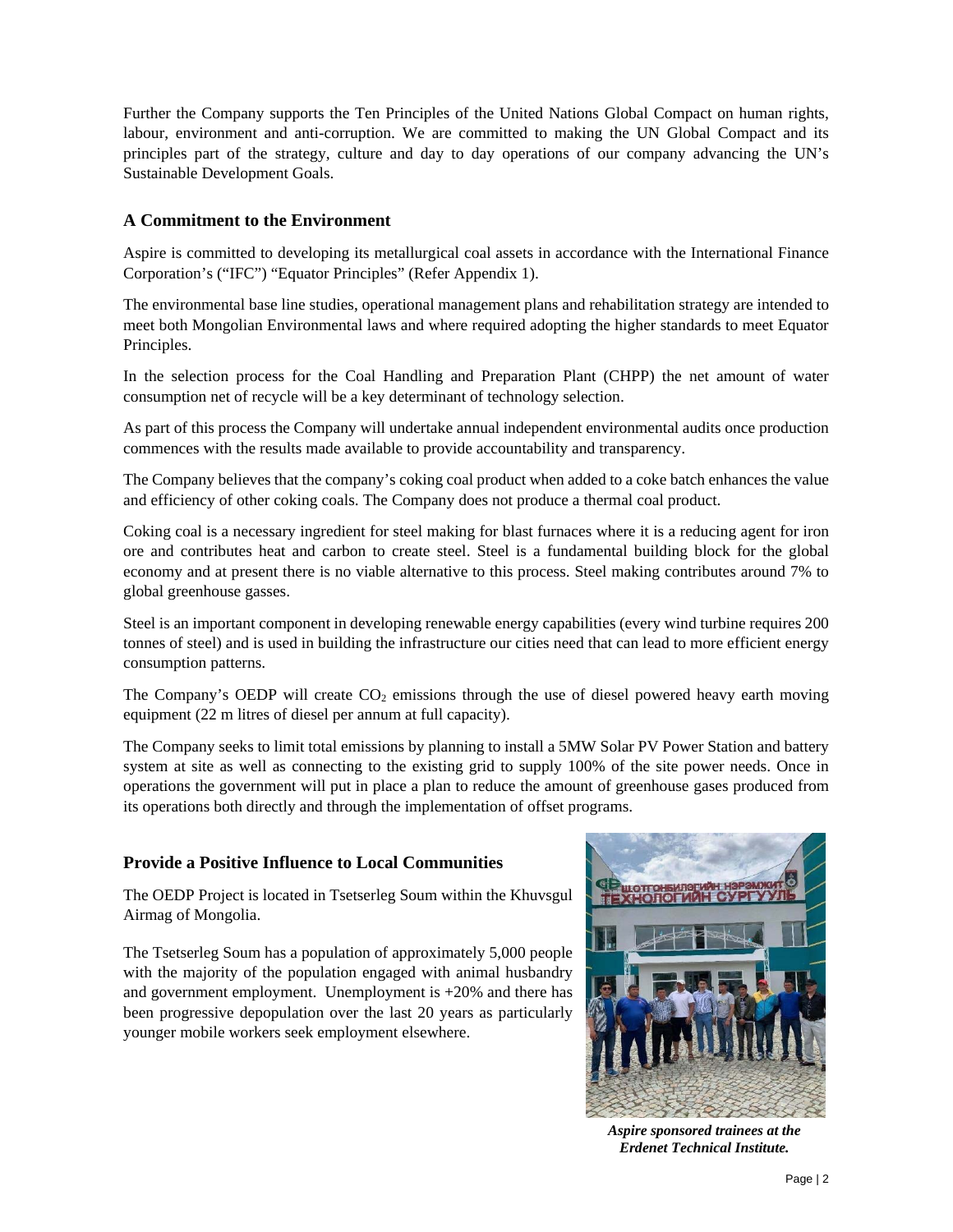

*Local residents planting for the Greenhouse Project, a local business initiative* 

There is currently an unsealed road which connects Tsetserleg and Ovoot to the Khuvsgul capital of Murun some 230 kilometres away. Access to the capital of Ulaanbaatar via Erdenet is achieved via a recently completed sealed road.

Aspire intends to develop a special purpose road length from Ovoot – Murun – Erdenet for a total distance of 560 kilometres with an estimated cost of approximately US\$165m.



*Approved 560 km road alignment: Ovoot – Murun - Erdenet* 

The OEDP can step in and specifically fund infrastructure such as this special purpose road that will provide for the people of Tsetserleg and other surrounding soums access to a sealed road to connect to Murun providing local communities with improves access and trade links with the rest of the country. The leveraging of resource development to fund infrastructure is a key part of Mongolia's Resource Development Policy.

The OEDP development will provide over 200 high paying jobs in Tsetserleg and a significant boost in local government incomes. There is also a further 250 jobs in driving and servicing the trucking fleet and road maintenance required to move the 4 million tonne per annum from the Ovoot site to Erdenet which will cross 3 airmag's and 14 soum's which will be targeted to provide employment.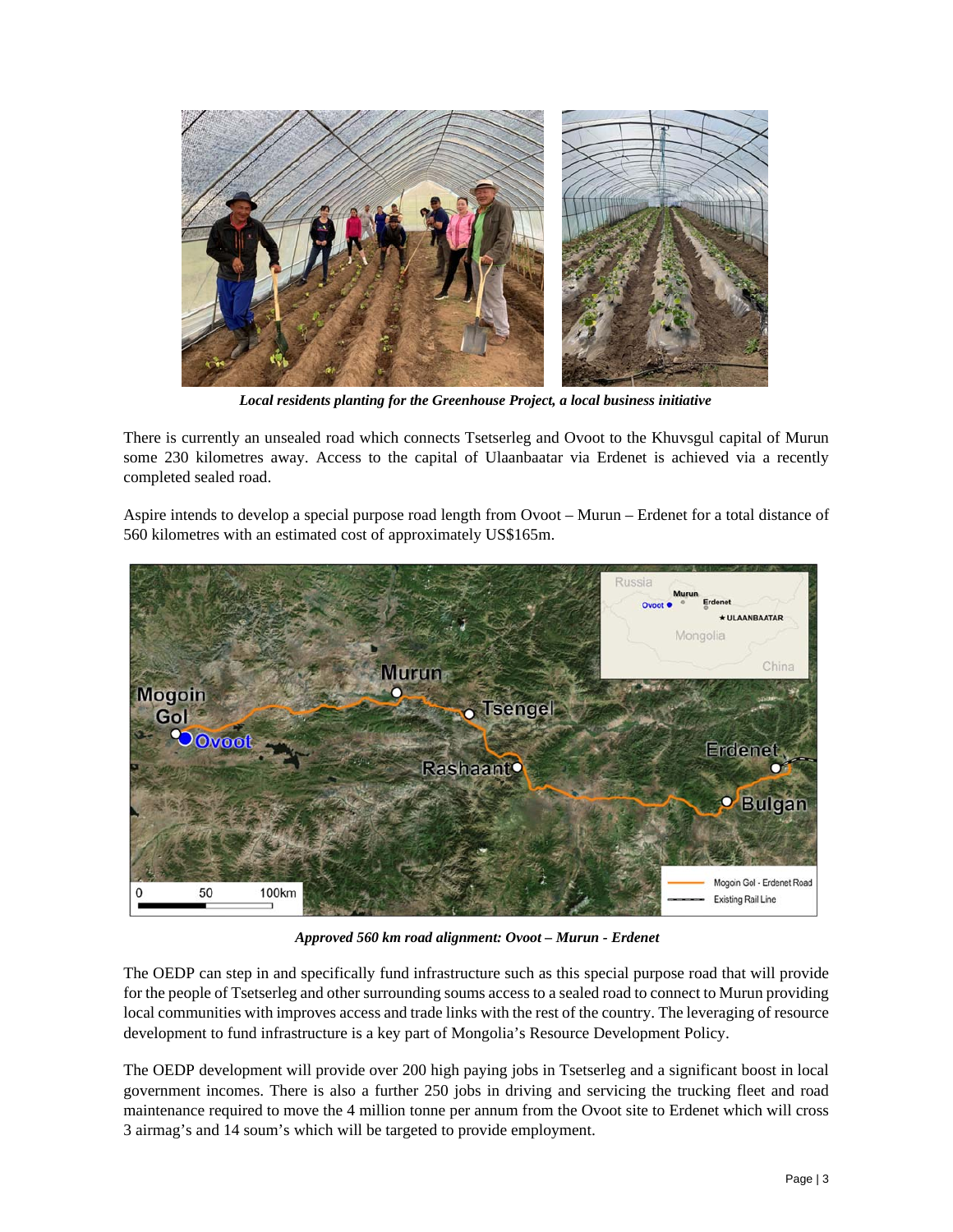*The following chart shows the estimation of taxes and fees payable to the Soum, Airmag and the State over the first 10 years of the OEDP.* 

Breakdown of taxes and fees to be paid (USD)



To put the above in context the annual administrative budget for the Tsetserleg Soum is US\$200,000.



*Local residents attending an Open Day event organized by Aspire to inform the community about its ongoing activities and plans*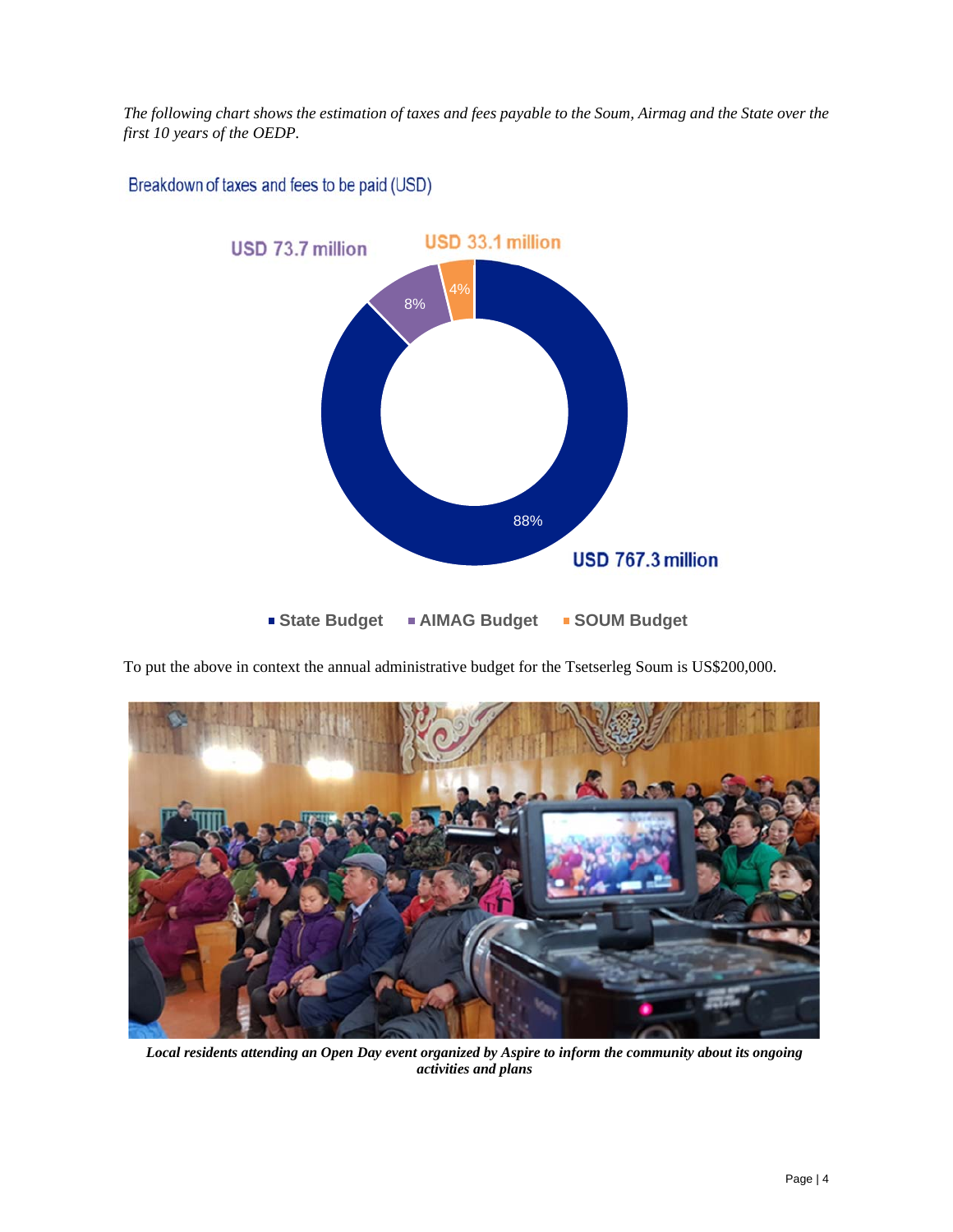

Prior to Mine Development the Company will enter into a "Community Cooperation Agreement" (CCA) which will outline the Company's priorities in relation to social investment in the Soum. The Company has already jointly funded with the Khuvsgul airmag the 28 bed Tsetserleg Soum medical centre and has provided financial assistance and distributes feed to sustain livestock numbers in affected areas in winter. The additional direct support, over and above the increased budget revenues above will be determined in the final negotiation of the CCA.

*A medical check-up at a health event organized at Tseterleg soum to provide care to residents in remote areas* 



*Distributing feed to local residents to sustain livestock numbers in the winter* 

The Mongolian labour laws require a 95% Mongolian participation rate. The Company's goal is to exceed this minimum however to do this it will need capacity building in the local labour market. The Company has already partnered with the Erdenet Technical Institute School to provide a range of vocational courses. The first intake in 2019 were trained in heavy earthmoving equipment with participants sourced locally.

The Company's employment policies will promote gender equality, competitive pay, targeting local candidates and building capacity gaps where needed.

Further the Company's procurement policies will be targeted at:

- Building diversification into local industries
- Building capacity
- Spreading the economic growth benefits of the OEDP into the wider community with an emphasis on reducing social and economic inequalities.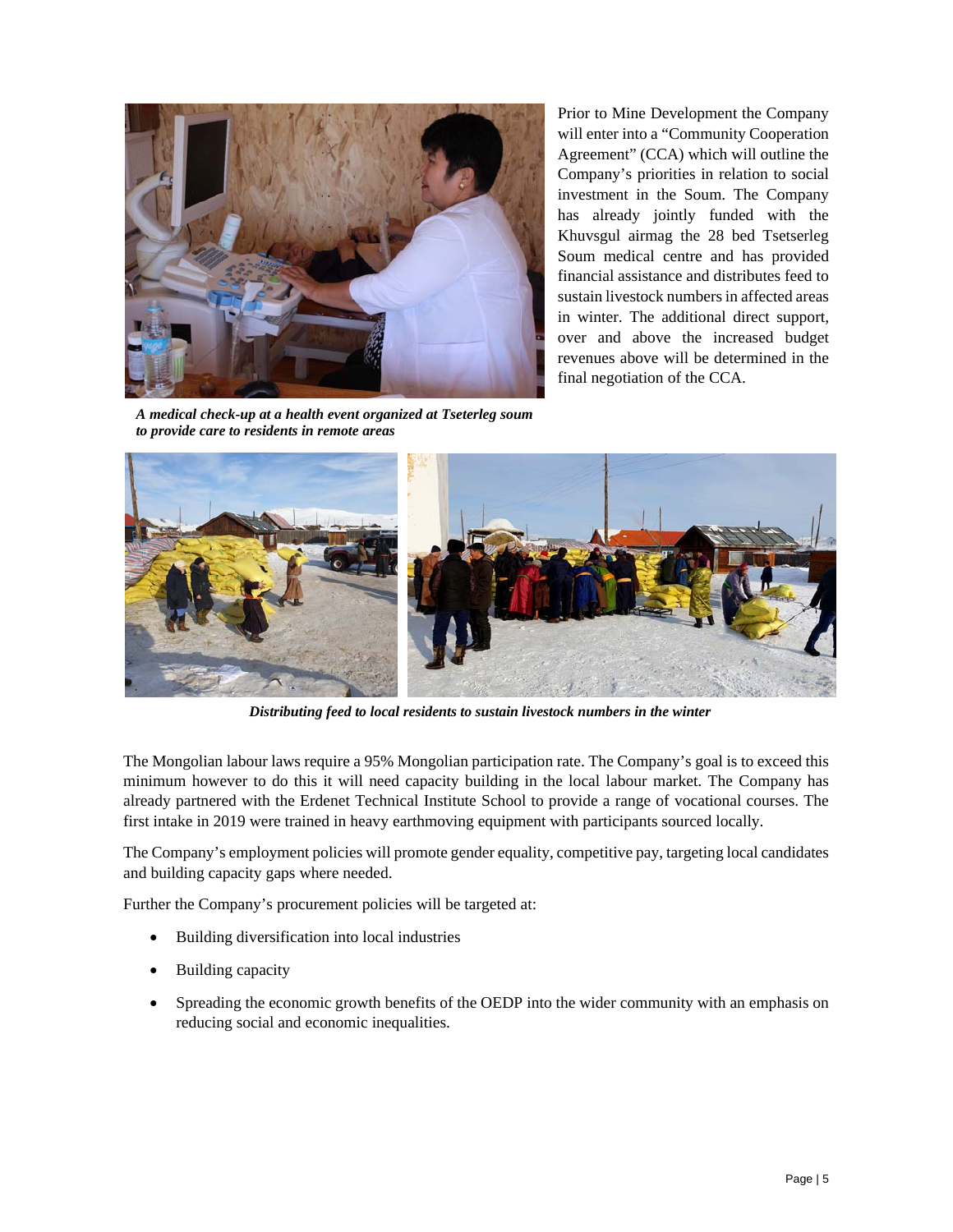## **Governance**

On 20 June 2019 the Company signed on to a Voluntary Code of Practice on Responsible Mining, along with other leading Mongolian Mining Companies. The Code of Practice was developed by the Ministry of Mining and Heavy Industry and the Mongolian National Mining Association.

The stated objective of the Code of Practice is to promote, introduce and pursue good standards of responsible mining in the Mongolian Mining sector and cooperate towards sustainable development of the sector.

The Code places a high emphasis on transparency and accountability, much of which the Company already maintains due to its observance of ASX listing rules, as well as environmental protections.

The Company maintains Board approved policies in relation to:

- An anti-corruption policy
- A Human Resource Policy that sets out measures to ensure anti-discrimination based on sex, race or religion.
- An Occupational Health and Safety Policy and risk assessment.

In order to support Governance the Board of Directors has established a number of sub committees relating to finance, technical, remuneration and audit and risk. These have been populated based on existing governance best practice and recommended by ASX guidelines to ensure separation of duties, accountability and Board oversight independent of management.

#### **Summary**

As the Company moves into operations it will be guided by the above Policy framework. The Board is committed to develop a culture in which these policy directions and established in conjunction with the Company's commercial goals such that all stakeholders will benefit from the Company's operations.

#### **END**

| For more information contact:              |  |  |
|--------------------------------------------|--|--|
| <b>Achit Darambazar</b>                    |  |  |
| <b>Managing Director</b>                   |  |  |
| <b>Aspire Mining Limited</b>               |  |  |
| Tel: +976 7011 6828                        |  |  |
| Email: achiterdene@aspiremininglimited.com |  |  |
|                                            |  |  |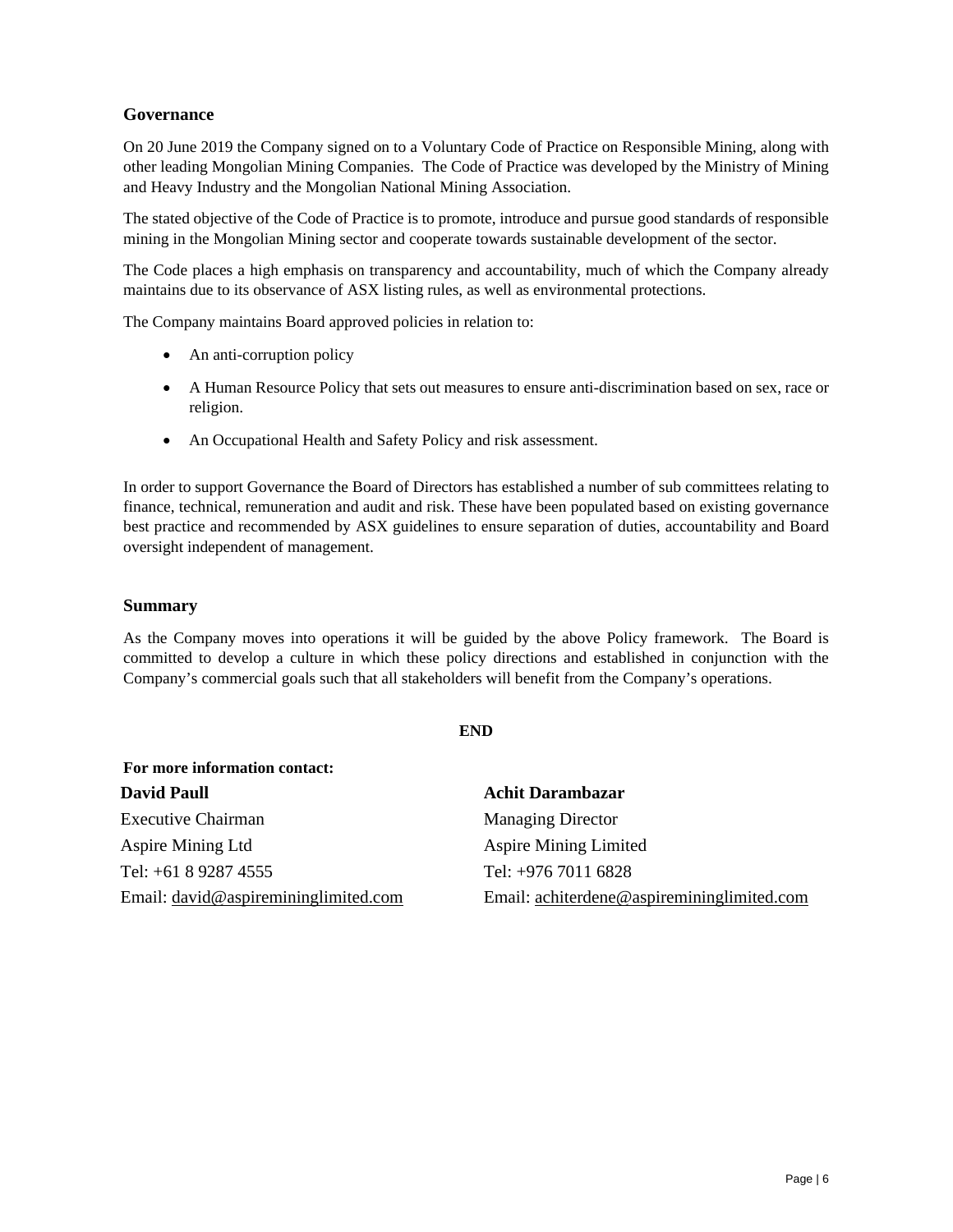## **About Aspire Mining Limited**

Aspire Mining Limited (ASX: AKM) is a metallurgical coal and rail company focused on delivering premium 'fat' coking coal from the world class 281Mt Ovoot project in central northern Mongolia.

## **Ovoot Coking Coal Project (100%)**

Ovoot's 255Mt reserve is the third largest identified coking coal reserve in Mongolia.

In February 2019, Aspire completed the Ovoot Early Development Plan (OEDP) Pre-Feasibility Study (PFS) on a 4Mtpa, 12.5 yr initial LOM truck/rail open cut mining solution for Ovoot.

The PFS outlines attractive 2nd quartile average net direct operating costs of \$US81/t delivered to the Chinese border (total costs delivered into China of US\$100/t including royalties), by installing a 560km private haul road from Ovoot to existing rail capacity at the town of Erdenet.

The OEDP has been designed to deliver expedited coal sales from 2021 into the Chinese and global coal market facing sustained shortages of premium 'fat' coking coals.

## **Nuurstei Coking Coal Project (90%)**

Aspire has a 90% interest in the early stage 13Mt Nuurstei Coking Coal Project located in northern Mongolia. Nuurstei is a hard coking coal deposit, located ~130km east of Ovoot – offering future potential to benefit from planned coal transport solutions developed for Ovoot.

## **About Northern Railways LLC**

Northern Railways LLC (Northern Railways) is a Mongolian registered rail infrastructure Company, with the exclusive 30 year concession to develop and operate the Erdenet to Ovoot Railway (AKM 80%, Noble Group 20%).

The planned 549km Erdenet to Ovoot Railway will connect Erdenet to Aspire's Ovoot Project, as well as being the first link of the planned 30Mtpa multi user Northern Rail Corridor from Erdenet to Arts Suuri on the Russian border – enabling transport of bulk materials, agricultural and general freight between China, Mongolia, Russia and seaborne markets.

Leading Chinese EPC specialist China Gezhouba Group International delivered a positive Erdenet to Ovoot FS review in June 2018 and Northern Railways is now advancing land use agreements and environmental impact planning as key precedents to financing.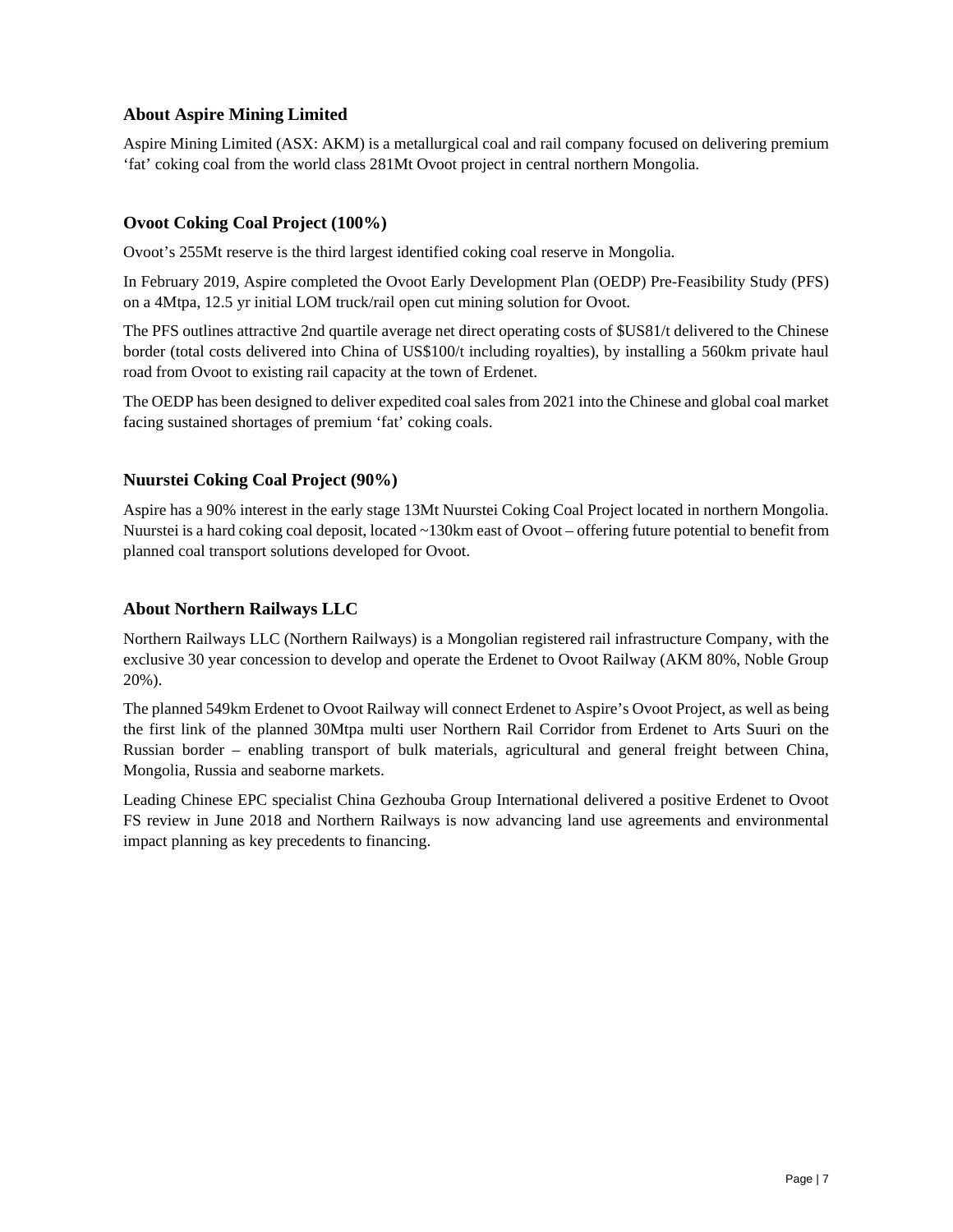## **APPENDIX 1**

| <b>EQUATOR PRINCIPLES</b> |                                               |                                                                                                                                                                                                                                                                                                                                                                                                                                                                |  |  |
|---------------------------|-----------------------------------------------|----------------------------------------------------------------------------------------------------------------------------------------------------------------------------------------------------------------------------------------------------------------------------------------------------------------------------------------------------------------------------------------------------------------------------------------------------------------|--|--|
| PRINCIPLE 1               | Review and Categorisation                     | When a Project is proposed, as part of its internal social and environmental review and<br>due diligence, the Project is categorized based on the magnitude of potential<br>environmental and social risks and impacts. This is based on the Criteria of the<br>International Finance Corporation (IFC).                                                                                                                                                       |  |  |
| PRINCIPLE 2               | <b>Environmental and Social Assessment</b>    | For each Project, the Company must conduct a Social and Environmental Assessment<br>Process to address the relevant social and environmental impacts and risks of the<br>proposed Project to workers, affected communities and the environment. Assessment<br>documentation can be prepared by either the Company, consultants or external experts<br>and is also to include assessments on potential adverse Human Rights impacts and<br>Climate Change Risk. |  |  |
|                           |                                               | The assessment documentation should propose mitigation and management measures<br>relevant and appropriate to the nature and scale of the proposed Project. If there are<br>confirmed potential impacts and risks, the Company should develop measures and<br>actions to avoid, minimize, mitigate, compensate for, or offset potential adverse social<br>and environmental impacts, or in the case of positive or beneficial impacts, to enhance<br>them.     |  |  |
| PRINCIPLE 3               | Applicable Environmental and Social Standards | Companies operate in diverse markets; some with robust environmental and social<br>governance, legislation systems and institutional capacity designed to protect their<br>people and the environment; and some with evolving technical and institutional<br>capacity to manage environments and social issues.                                                                                                                                                |  |  |
|                           |                                               | The Company will, with supportive advice if necessary, from an Independent<br>Environmental and Social Consultant, evaluate the Project's compliance with the<br>applicable standards as follows:                                                                                                                                                                                                                                                              |  |  |
|                           |                                               | For Projects located in non-designated countries, compliance with the<br>applicable IFC Performance Standards on Environmental and Social<br>Sustainability (Performance Standards) and the World Bank Group<br>Environmental, Health and Safety Guidelines (EHS Guidelines)                                                                                                                                                                                   |  |  |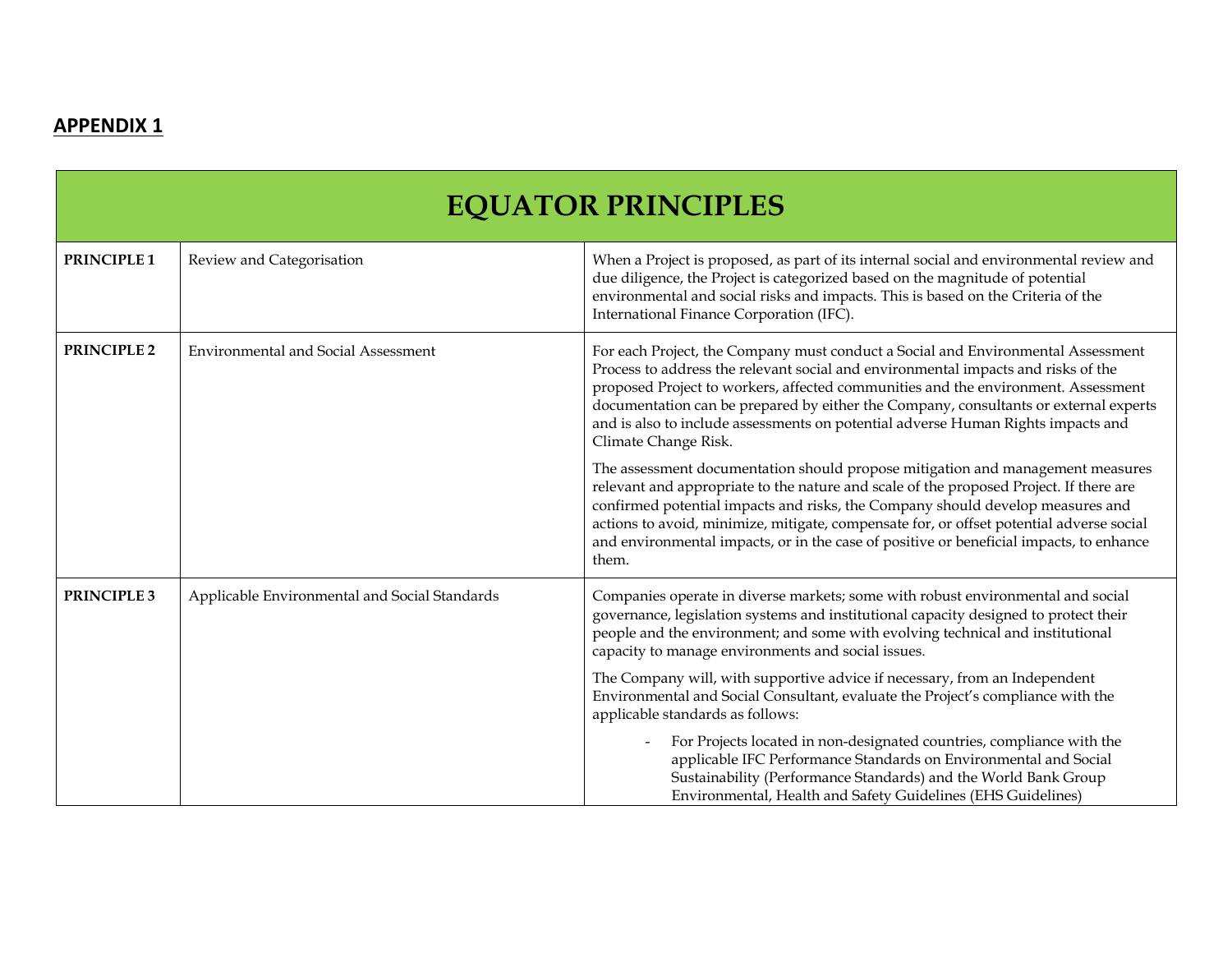|                    |                                                                                         | For Projects located in designated countries, compliance with relevant host<br>country laws, regulations and permits that pertain to environmental and<br>social issues.                                                                                                                                                                                                                                                                                                                                                                                                                                                                                                                  |
|--------------------|-----------------------------------------------------------------------------------------|-------------------------------------------------------------------------------------------------------------------------------------------------------------------------------------------------------------------------------------------------------------------------------------------------------------------------------------------------------------------------------------------------------------------------------------------------------------------------------------------------------------------------------------------------------------------------------------------------------------------------------------------------------------------------------------------|
| <b>PRINCIPLE 4</b> | Environmental and Social Management System and<br><b>Equator Principles Action Plan</b> | The Company will develop and/or maintain an Environmental & Social Management<br>System (ESMS).                                                                                                                                                                                                                                                                                                                                                                                                                                                                                                                                                                                           |
|                    |                                                                                         | Further, an Environmental and Social Management Plan (ESMP) will be prepared to<br>address issues raised in the Assessment process and incorporate actions required to<br>comply with the applicable standards. Where applicable standards are not met, an<br>Equator Principles Action Plan (EPAP) will be implemented. The EPAP is intended to<br>outline gaps and commitments in line with the applicable standards.                                                                                                                                                                                                                                                                   |
| <b>PRINCIPLE 5</b> | Stakeholder Engagement                                                                  | The Company will continually engage with Stakeholders in a structured and culturally<br>appropriate manner, with affected communities, workers and where relevant other<br>stakeholders.                                                                                                                                                                                                                                                                                                                                                                                                                                                                                                  |
|                    |                                                                                         | For Projects with potentially significant adverse impacts on affected communities, an<br>Informed Consultation & Participation Process free from external manipulation,<br>interference, coercion and intimidation will occur.                                                                                                                                                                                                                                                                                                                                                                                                                                                            |
|                    |                                                                                         | To facilitate Stakeholder Engagement, consistent with the Projects risks and impacts, The<br>Company will make the appropriate Assessment Documentation readily available to the<br>affected communities, and where relevant Other Stakeholders, in the local language and<br>in a culturally appropriate manner. The Company will take account of, and document,<br>the results of the Stakeholder Engagement process, including any actions agreed<br>resulting from such process. Disclosure of environmental or social risks and adverse<br>impacts should occur early in the Assessment process, in any event before the Project<br>construction commences, and on an ongoing basis. |
|                    |                                                                                         | Indigenous Peoples may represent vulnerable segments of Project Affected<br>Communities, and as such are subject to further rights and protections for Indigenous<br>Peoples, contained in relevant national law.                                                                                                                                                                                                                                                                                                                                                                                                                                                                         |
|                    |                                                                                         | Where Stakeholder Engagement, including with Indigenous Peoples, is the<br>responsibility of the host government, the Company will collaborate with the<br>responsible government agency during the planning, implementation and monitoring of<br>activities.                                                                                                                                                                                                                                                                                                                                                                                                                             |